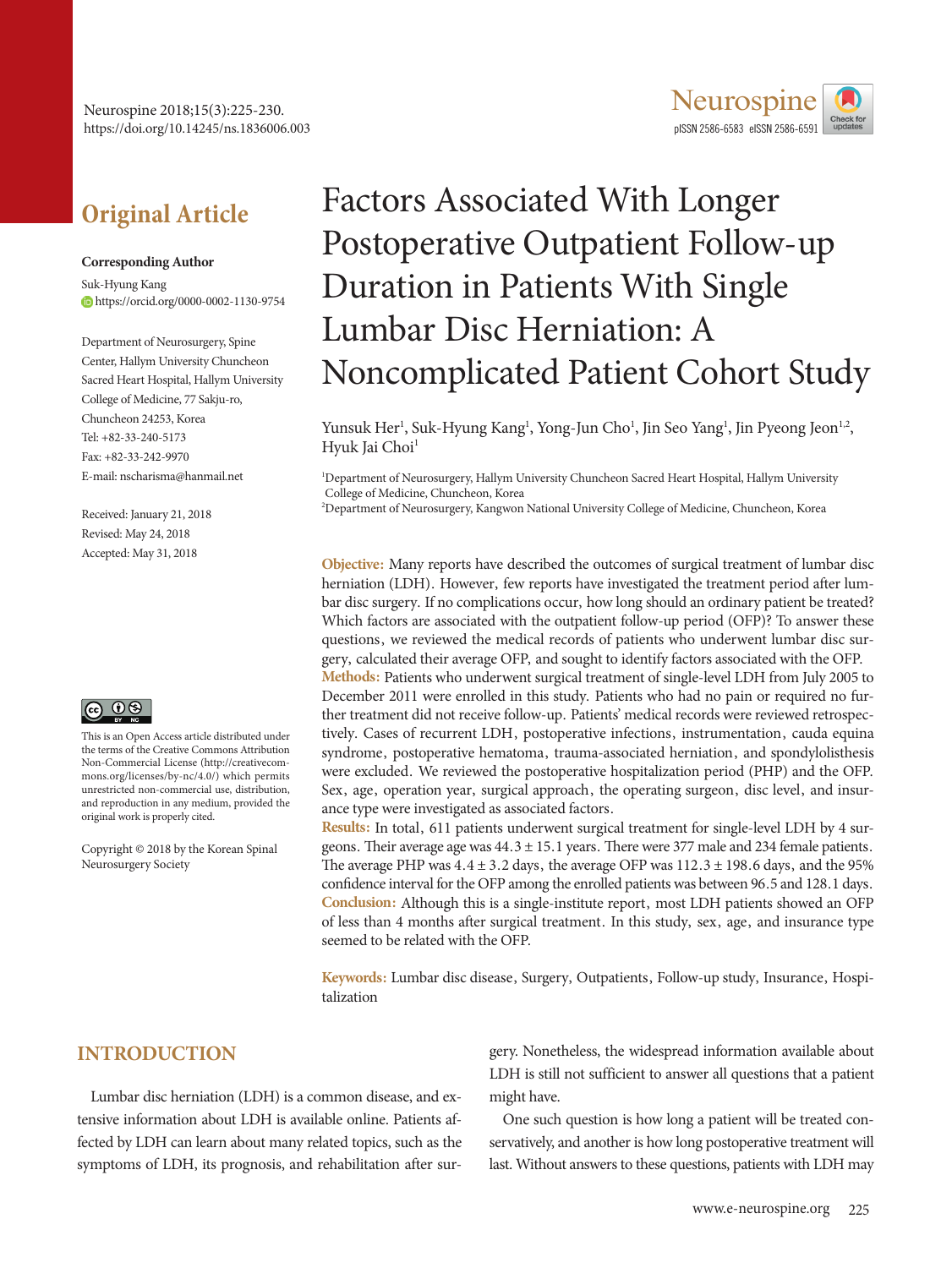have difficulties making preoperative or postoperative plans. However, if we can give patients information about the length of treatment, they can estimate how long they will have to be absent from work and make plans about travel or important ceremonies, such as weddings.

The authors of the present study assumed that doctors can straightforwardly discuss operative plans with patients and that patients can make their own plans accordingly. Therefore, we investigated the outpatient follow-up period (OFP) of patients who underwent surgery for single-level LDH without complications. Using the results of this study, the length of postoperative treatment can be estimated, which could be valuable to medical service providers and their patients.

#### **MATERIALS AND METHODS**

This study was a single-institutional retrospective study conducted in Gangwon Province, Korea. The patients lived in an urban-rural complex city. The medical records of patients who underwent surgical treatment for LDH from 2005 to 2011 were reviewed, and those with single-level LDH were enrolled. Patients with a normal postoperative course were included, and patients with complications were excluded. The inclusion and exclusion criteria are shown in Table 1. Patients who had no pain or required no further treatment did not receive follow-up.

After analyzing patients' medical records, the preoperative symptom duration, postoperative hospitalization period (PHP), and OFP were measured. Repeated visits within 6 months after discharged were included in the OFP, while visits after 6 months were not.

Associations between the OFP and demographic, clinical, ra-

diological, and socioeconomic factors were evaluated. The demographic factors included sex, age, and the operating surgeon. The clinical factors included the preoperative conservative treatment period, the presence of motor weakness, and the surgical approach (e.g., midline microdiscectomy, paramedian microdiscectomy for foraminal LDH, and percutaneous endoscopic lumbar discectomy). The radiological factors included the disc location (level), disc degeneration (Pfirrmann grade<sup>1</sup>), and severity of root compression.<sup>2</sup> Insurance type was used as a proxy for socioeconomic factors, instead of direct measures of occupation, educational level, and income.

A descriptive statistical analysis was conducted of the PHP and OFP. To compare men and women, t-test and chi-square test were used. One-way analysis of variance and the Pearson correlation coefficient were used to analyze the effects of other variables.

The study protocol was approved by the Institutional Review Board (IRB) of Hallym University Chuncheon Sacred Heart Hospital (approval number: 2014-61). Informed consent was waived by the IRB.

#### **RESULTS**

Of the 1,750 patients who underwent spinal surgery from 2005 to 2011, 611 were enrolled in this study. The average age at the time of surgery was  $44.3 \pm 15.1$  years old. There were 377 men and 234 women. The average PHP was 4.4± 3.2 days, the average OFP was  $112.3 \pm 198.6$  days, and the 95% confidence interval of the OFP of enrolled patients was between 96.5 and 128.1 days.

**Table 1.** Inclusion and exclusion criteria of enrolled patients

| Criteria  | <b>Definition</b>                                                                                        |
|-----------|----------------------------------------------------------------------------------------------------------|
| Inclusion | Single level discectomy including bilateral approach                                                     |
| Exclusion | Previous discectomy history at other level.                                                              |
|           | Instrumentations including dynamic fixation or motion segment preservation.                              |
|           | Recurred disc herniation after discectomy                                                                |
|           | Multilevel discectomy.                                                                                   |
|           | Postoperative infection                                                                                  |
|           | Postoperative hematoma                                                                                   |
|           | Severe neurologic deficit such as cauda equina syndrome.                                                 |
|           | Trauma after discectomy such as minor traumatic brain injury, slip down, compression fracture and so on. |
|           | Spondylolysis and spondylolisthesis                                                                      |
|           | Patients not visit after discectomy.                                                                     |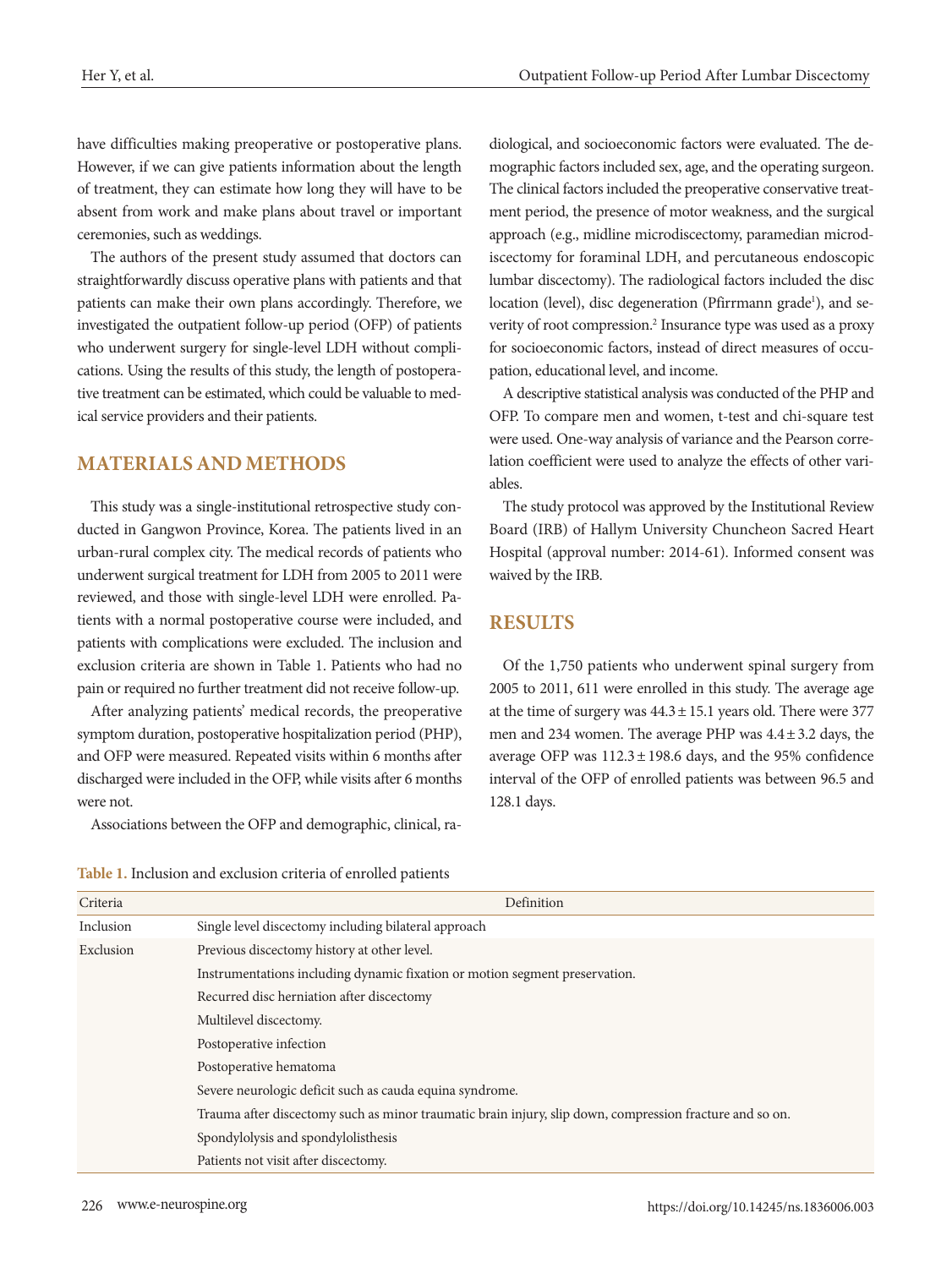#### **1. Demographic Factors and Socioeconomic Factors**

There were 377 men and 234 women, and many findings differed significantly between men and women (Table 2). Men were younger than women  $(p < 0.001)$ , and showed a shorter PHP ( $p = 0.001$ ) and OFP ( $p = 0.004$ ) than women. The average OFP and the corresponding 95% confidence interval for each age group (defined by decade) and sex are shown in Table 3. Preoperative symptom duration, surgical disc level, and surgical technique did not affect the OPF in either sex.

Age showed significant relationship with the OFP. In both sexes, older patients showed a longer OFP than younger patients (Table 3).

#### **Table 2.** Demography of enrolled patients and comparison between men and women

| Variable                                      | Men $(n = 377)$  | Women $(n=234)$   | p-value                |
|-----------------------------------------------|------------------|-------------------|------------------------|
| Age $(yr)$                                    | $42.3 \pm 14.6$  | $47.5 \pm 15.5$   | $< 0.001*$             |
| Preoperative symptoms duration (wk)           | $2.9 \pm 7.5$    | $2.9 \pm 7.6$     | $0.959*$               |
| Postoperative hospitalization period (day)    | $4.1 \pm 2.0$    | $5.0 \pm 4.5$     | $0.001^{\ast}$         |
| Outpatients department follow-up period (day) | $94.0 \pm 161.5$ | $141.8 \pm 244.6$ | $0.004^{\ast}$         |
| Disc level                                    |                  |                   | $0.308^\dagger$        |
| L1/2                                          | $\mathbf{0}$     | 1                 |                        |
| L2/3                                          | 11               | 8                 |                        |
| L3/4                                          | 30               | 16                |                        |
| L4/5                                          | 214              | 118               |                        |
| L5/S1                                         | 122              | 91                |                        |
| Surgical approach technique                   |                  |                   | $0.109^{+}$            |
| Midline microdiscectomy                       | 365              | 228               |                        |
| Paramedian (extraforaminal)                   | 10               | $\sqrt{2}$        |                        |
| PELD                                          | $\overline{2}$   | $\overline{4}$    |                        |
| Insurance type                                |                  |                   | $< 0.001$ <sup>+</sup> |
| Medical insurance                             | 366              | 202               |                        |
| Industrial accidence                          | 3                | $\boldsymbol{0}$  |                        |
| Traffic accidence                             | $\overline{2}$   | $\mathfrak{Z}$    |                        |
| Medical care                                  | 6                | 29                |                        |

Values are presented as mean ± standard deviation or number.

\*t-test. † Chi-square test.

|            |     | Men $(n=377)$     |                |     | Women $(n=234)$   |                 |
|------------|-----|-------------------|----------------|-----|-------------------|-----------------|
| Age $(yr)$ | No. | $Mean \pm SD$     | 95% CI         | No. | $Mean \pm SD$     | 95% CI          |
| $\leq$ 20  | 18  | $124.2 \pm 175.2$ | $37.0 - 211.3$ | 6   | $93.5 \pm 150.4$  | $64.3 - 251.3$  |
| $21 - 30$  | 61  | $56.6 \pm 50.8$   | $43.6 - 69.6$  | 29  | $50.1 \pm 43.0$   | $33.8 - 66.5$   |
| $31 - 40$  | 101 | $89.1 \pm 191.6$  | $51.3 - 126.9$ | 42  | $103.0 \pm 121.0$ | $65.3 - 140.7$  |
| $41 - 50$  | 88  | $93.3 \pm 132.0$  | $65.3 - 121.3$ | 55  | $137.0 \pm 194.2$ | 84.5-189.5      |
| $51 - 60$  | 56  | $98.6 \pm 143.2$  | $60.2 - 136.9$ | 47  | $161.2 \pm 346.2$ | 59.6-262.9      |
| $61 - 70$  | 36  | $119.8 \pm 236.7$ | $39.7 - 199.8$ | 36  | $210.5 \pm 340.0$ | $95.5 - 325.6$  |
| $71 - 80$  | 16  | $169.7 \pm 204.1$ | 58.2-275.8     | 18  | $228.3 \pm 233.0$ | $112.4 - 344.1$ |
| $\geq 80$  |     | 42                |                |     | 42                |                 |
| Total      | 377 | $94.0 \pm 161.4$  |                | 234 | $141.8 \pm 244.6$ | $110.3 - 173.3$ |

SD, standard deviation; CI, confidence interval.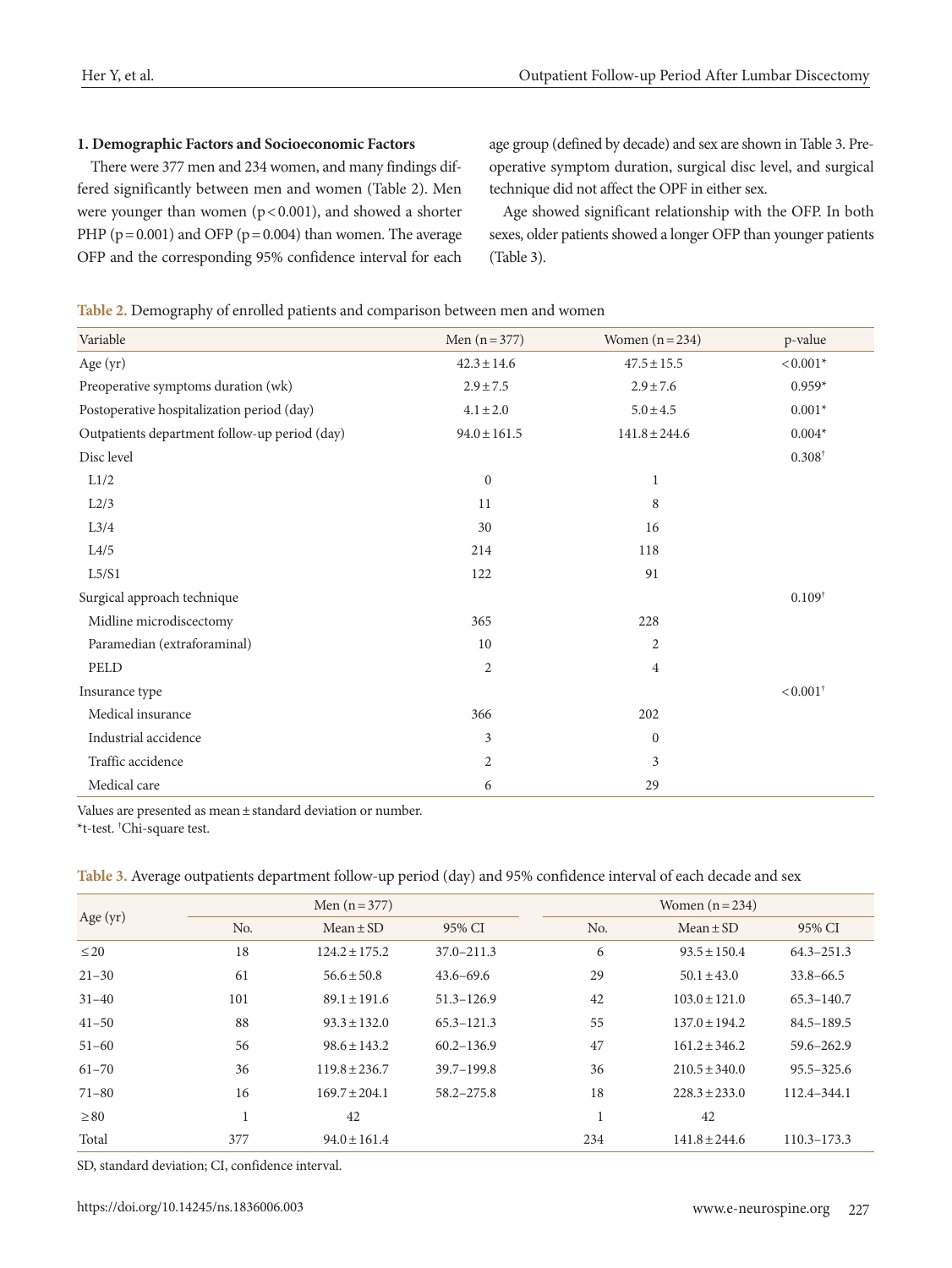The PHP and OFP varied according to insurance type (Table 4). Only 3 patients had experienced an industrial accident, while 5 had experienced a traffic accident. The PHP of traffic accident patients was longer than that of other patients ( $p < 0.001$ ). The OFP of patients who had experienced an industrial accident was longer than that of other patients. The OFP of patients covered under the national health insurance program was shorter than that of patients who had experienced an industrial or traffic accident and those covered under Medical Aid.

#### **2. Clinical Factors and Radiological Factors**

The surgical level, surgical approach, severity of root compression on magnetic resonance imaging, presence of motor weakness, and severity of motor weakness were reviewed. The PHP and OFP showed no significant relationships with any of those factors (Table 5).

| Table 4. Selected demographic information, PHP, OFP, and PreD according to insurance type |  |  |  |
|-------------------------------------------------------------------------------------------|--|--|--|
|                                                                                           |  |  |  |

| Variable        | National health<br>insurance $(n=568)$ | Industrial accident<br>insurance $(n=3)$ | Traffic accident<br>insurance $(n=5)$ | Medical aid<br>$(n=35)$ | p-value                |
|-----------------|----------------------------------------|------------------------------------------|---------------------------------------|-------------------------|------------------------|
| Sex, men: women | 366:202                                | 3:0                                      | 2:3                                   | 6:29                    | $< 0.001*$             |
| Age $(yr)$      | $44.1 \pm 15.1$                        | $40.0 \pm 6.6$                           | $39.6 \pm 14.6$                       | $48.6 \pm 15.6$         | $0.296^{\dagger}$      |
| $PHP$ (day)     | $4.2 \pm 2.4$                          | $4.0 \pm 1.7$                            | $13.8 \pm 14.2$                       | $6.6 \pm 7.0$           | $< 0.001$ <sup>+</sup> |
| $OFP$ (day)     | $98.3 \pm 155.8$                       | $783.3 \pm 912.4$                        | $323.8 \pm 358.5$                     | $251.8 \pm 411.7$       | $< 0.001$ <sup>+</sup> |
| PreD (wk)       | $2.8 \pm 7.2$                          | $0.7 \pm 1.2$                            | $1.6 \pm 3.6$                         | $5.4 \pm 12.5$          | $0.235^*$              |

Values are presented as number or mean ± standard deviation.

PHP, postoperative hospitalization period; OFP, outpatient follow-up period; PreD, preoperative symptom duration.

\*Chi-square test. † Analysis of variance.

**Table 5.** Results of analysis of variance according to the surgical level, surgical technique, root compression, and motor weakness

| Variable    | Level | Approach | Root com-<br>pression | Motor<br>weakness |
|-------------|-------|----------|-----------------------|-------------------|
| $PHP$ (day) | 0.232 | 0.226    | 0.394                 | 0.558             |
| $OFP$ (day) | 0.237 | 0.748    | 0.539                 | 0.427             |
| PreD (wk)   | 0.134 | $0.046*$ | 0.159                 | 0.823             |

PHP, postoperative hospitalization period; OFP, outpatient follow-up period; PreD, preoperative symptom duration.

\*Preoperative symptom duration of midline microdiscectomy, paramedian microdiscectomy and percutaneous endoscopic lumbar discectomy (PELD) were  $2.9 \pm 7.5$ ,  $0.8 \pm 1.6$ , and  $10.0 \pm 16.0$  weeks, respectively. According to the guideline of Healthe Insurance Review & Assessment Service of Korea, PELD have been permitted 6 weeks after conservative treatment since 2008.

**Table 7.** Pearson correlative coefficient between outpatient follow-up period and various factors

| Variable                                | Pearson correla-<br>tive coefficient | p-value |
|-----------------------------------------|--------------------------------------|---------|
| Age $(n=611)$                           | 0.172                                | < 0.001 |
| $PHP(n=611)$                            | 0.163                                | < 0.001 |
| Index level Pfirrmann grade $(n = 598)$ | 0.135                                | 0.001   |
| Worst Pfirrmann grade ( $n = 598$ )     | 0.187                                | < 0.001 |
| Root compression severity $(n = 598)$   | 0.009                                | 0.828   |
| Motor grade $(n=605)$                   | $-0.050$                             | 0.217   |
| PreD (wk) $(n = 608)$                   | 0.058                                | 0.155   |
| Body mass index $(n=611)$               | $-0.001$                             | 0.973   |

PHP, postoperative hospitalization period; PreD, preoperative symptom duration.

|  | Table 6. PHP, OFP, and PreD according to the operating surgeons |  |
|--|-----------------------------------------------------------------|--|
|  |                                                                 |  |

| Variable    | Operating surgeon 1<br>$(n=472)$ | Operating surgeon 2<br>$(n=82)$ | Operating surgeon 3<br>$(n=46)$ | Operating surgeon 4<br>$(n=11)$ | $p$ -value <sup>*</sup> |
|-------------|----------------------------------|---------------------------------|---------------------------------|---------------------------------|-------------------------|
| $PHP$ (day) | $4.2 \pm 3.2$                    | $5.4 \pm 3.4$                   | $5.2 \pm 2.4$                   | $4.2 \pm 3.2$                   | 0.007                   |
| $OFP$ (day) | $114.8 \pm 199.8$                | $112.4 \pm 234.3$               | $94.7 \pm 119.7$                | $78.7 \pm 120.8$                | 0.866                   |
| PreD(wk)    | $2.9 \pm 8.1$                    | $2.7 \pm 5.4$                   | $3.4 \pm 6.7$                   | $2.6 \pm 4.0$                   | 0.953                   |

Values are presented as mean ± standard deviation.

PHP, postoperative hospitalization period; OFP, outpatient follow-up period; PreD, preoperative symptom duration.

\*Analysis of variance.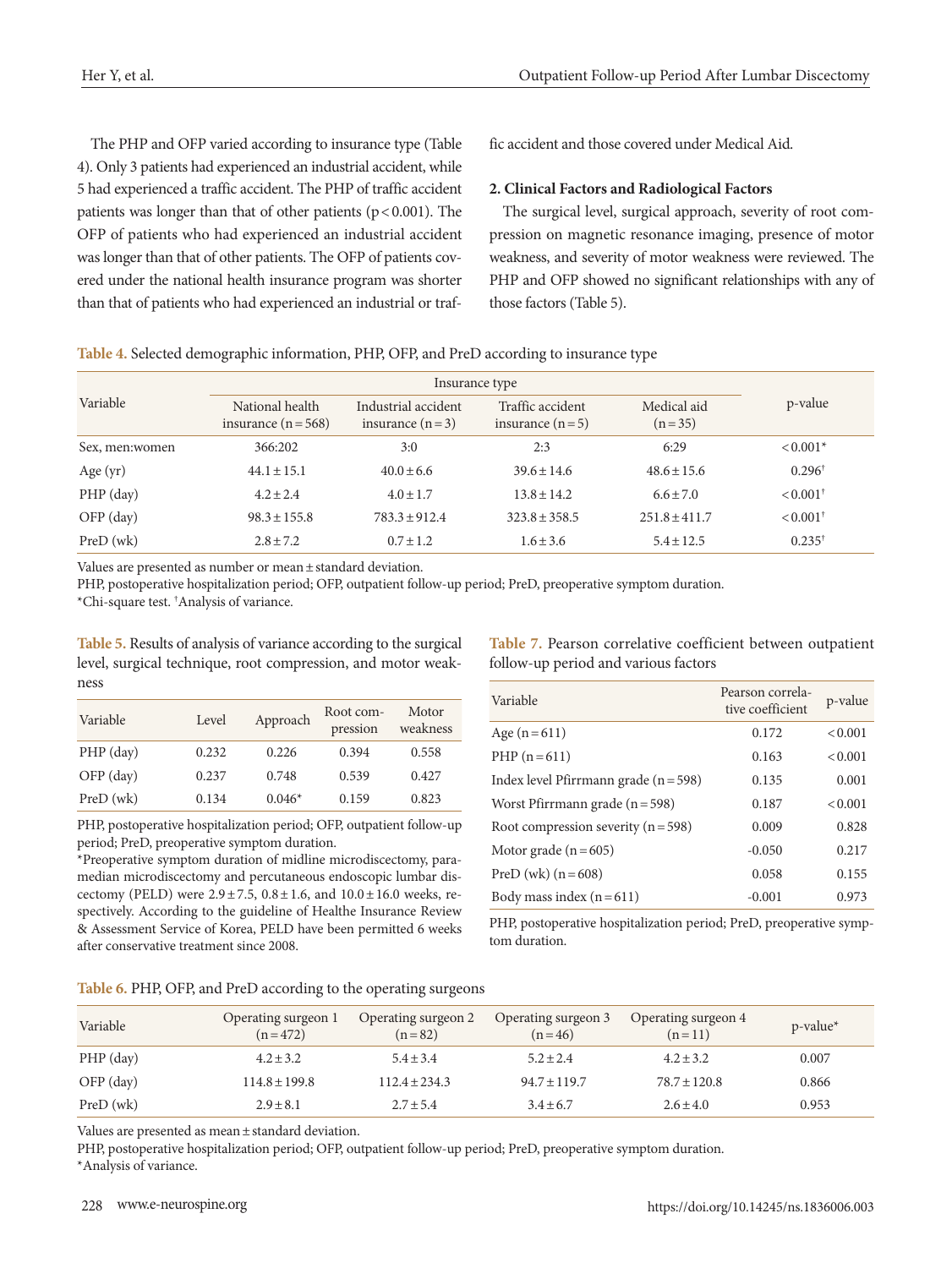The operating surgeon influenced the PHP. There were 4 operating surgeons, whose patients showed significantly different PHPs ( $p = 0.007$ ). However, the operating surgeons did not influence the OFP or preoperative duration after symptom onset (Table 6).

Age, the PHP, and the disc degeneration grade showed significant correlations with the OFP (Table 7).

#### **DISCUSSION**

LDH is common spinal disease that frequently affects young and middle-aged patients.<sup>3</sup> Therefore, it is important to provide patients with appropriate information about the disease, including treatment options, prognosis, the side effects of treatment, and especially the length of treatment, which includes the OFP. We conducted this study to obtain basic information about how the treatment of LDH is related to the OFP, which can be used to counsel patients with LDH.

In this study, the average OFP was 112.3 days. According to the literature on LDH surgery, most of the symptoms usually improve, but some patients have back pain or leg sensory abnormalities, and some must undergo reoperation due to recurrence. Whereas previous studies have examined dozens of patients, the present study included approximately 600. The purpose of this study was to measure the OFP, and we therefore did not investigate the clinical course of these patients. However, the outcomes of surgery were not significantly different from those reported in the existing literature.<sup>4-7</sup> The results of the present study are only applicable if LDH therapy is not defined as an asymptomatic postoperative period. Many patients present with residual symptoms after LDH surgery, but do not require medication. In the authors' opinion, this study presents valuable information that can be used as an empirical guideline for the approximate length of treatment after the surgical treatment of LDH. Although no new theory or paradigm was articulated in this study, our findings may nonetheless be useful for treating patients.

The male patients in this study were younger than the female patients and showed a shorter PHP and OFP. This age discrepancy was most likely due to sex-related lifestyle differences. In addition, it has been reported that women who underwent LDH surgery had worse underlying symptoms than men.<sup>8</sup> Several previous studies have reported differences between men and women in the results of LDH surgery.<sup>9-11</sup> Sex differences in outcomes have also been observed in the elderly.12 It is likely that male patients usually have more muscle, which could affect the

results. Rahme et al.<sup>9</sup> reported that female sex and lack of exercise were poor prognostic factors for LDH surgery. In general, female patients exercise less than male patients. In some studies, rehabilitation has been found to improve the results of surgery.13 Therefore, a relative lack of muscle mass and infrequent exercise could help explain the difference in outcomes between men and women. Although the OFP was not associated with clinical outcome, it is noteworthy that women had longer OFPs.

We compared the OFP according to insurance type. Although the results showed statistical significance, we do not think they are conclusive due to the insufficient number of patients. Nonetheless, it remains possible that insurance type, as a proxy for socioeconomic status, could affect the OFP in patients in South Korea. For instance, a previous study reported a difference in the length of hospital stay after gastrectomy for gastric cancer according to medical insurance status in the Republic of Korea.14 No reports have investigated the relationship between OFP and insurance status. In this study, since medical insurance status reflected patients' socioeconomic status, it is likely that the preoperative and postoperative period and OFP were related to medical insurance status.

The findings of this study reflect patients' natural postoperative course after LDH surgery. This study included 5 cases of traffic accidents, 3 cases of industrial accidents, and 35 cases of patients who received Medical Aid, but these numbers are much smaller than the number of patients who were covered through the national health insurance system (568 patients). The average OFP of the patients covered through the national health insurance system was 98 days, and we think that this result is meaningful.

Medical environments and systems differ from country to country. In some countries, the appointment success rate, referral rate, and wait time of LDH patients vary depending on the type of medical insurance they have.15 Due to differences in hospital accessibility and the appointment success rate, the OFP is likewise expected to show variation according to the health care system.

In this respect, the findings presented in this study regarding the OFP after LDH surgery may not be absolutely accurate in terms of reflecting purely medical considerations, rather than issues of access to care. However, South Korea was ranked 23rd of 195 countries in a study of health care access that presented a quality index based on the degree to which countries were amenable to personal health care.16 Although this disease is unique, our findings on the OFP after LDH surgery are significant given the relatively high appointment success rate and medical ac